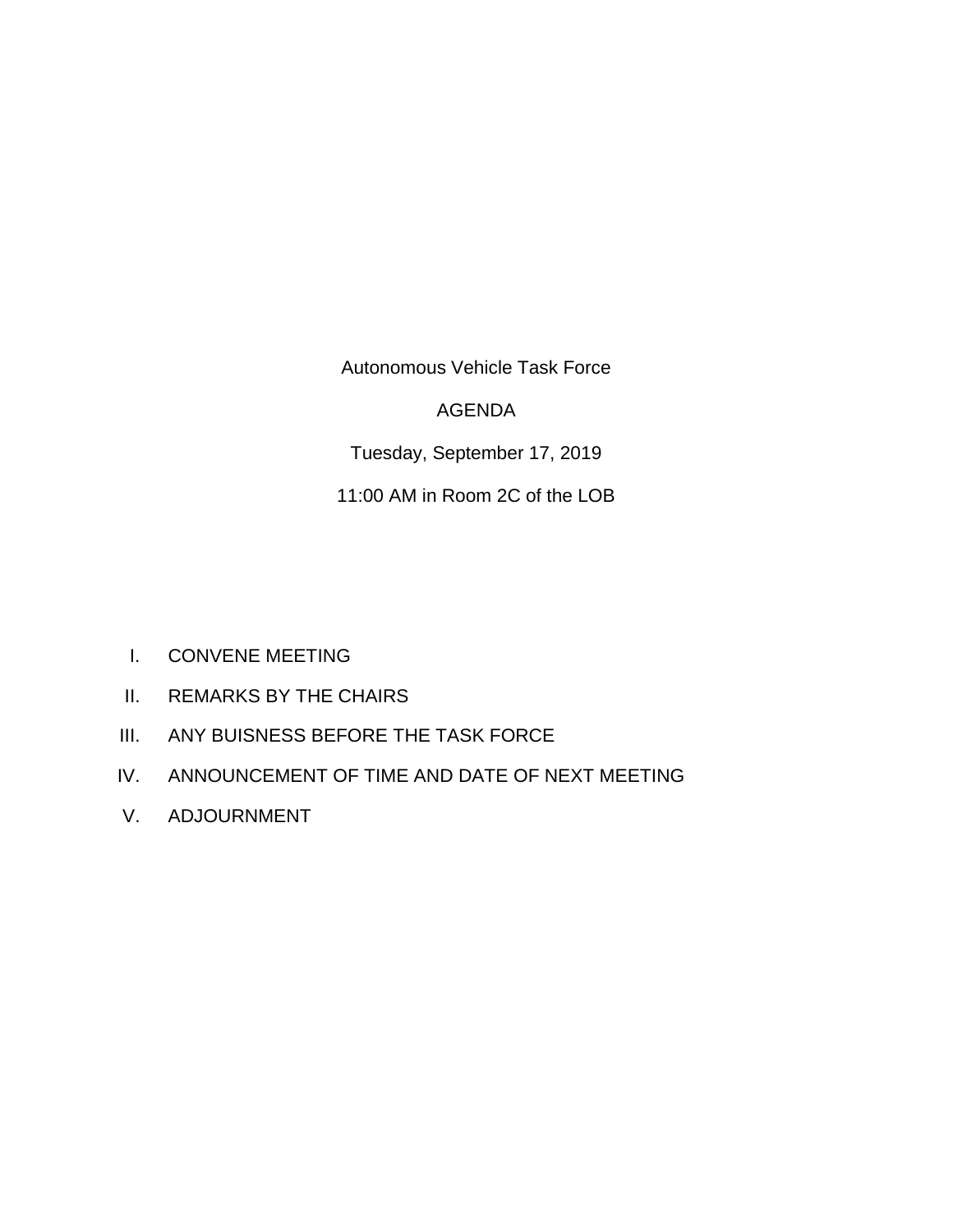## *AV Task Force*

## § 18 — AV TASK FORCE

*Modifies the AV task force's leadership and scheduling requirements and delays its reporting deadlines and termination date* 

PA 17-69 created a task force to study AVs and related issues and develop legislative recommendations for regulating these vehicles.

Under prior law, if the task force's chairpersons were not selected by August 26, 2017, or they did not schedule a meeting by that date, any Transportation Committee chairperson was required to schedule the first meeting, act as its chairperson, and schedule any other meetings deemed necessary until (1) the Senate president and the House speaker selected the task force chairpersons and (2) those chairpersons scheduled a meeting. The act eliminates these provisions and instead authorizes any Transportation Committee chairperson to schedule task force meetings, as he or she deems necessary, and act as the task force chairperson until its members elect a chairperson from among its members. It requires that all subsequent meetings be held at the call of the elected chairperson or upon the request of a majority of the members.

The act also extends, by one year, the deadlines for the task force's reports. Under the act, the (1) interim report is due by July 1, 2020, rather than July 1, 2019, and (2) final report is due by January 1, 2021, rather than January 1, 2020. The act makes a conforming change by delaying the task force's termination date by one year, to January 1, 2021.

The act also makes technical changes.

Sec. 18. Section 2 of public act 17-69, as amended by section 8 of public act 18-167, is repealed and the following is substituted in lieu thereof (*Effective from passage*): (a) There is established a task force to study fully autonomous vehicles. Such study shall include, but need not be limited to, (1) an evaluation of the standards established by the National Highway Traffic Safety Administration regarding state responsibilities for regulating fully autonomous vehicles, (2) an evaluation of laws, legislation and regulations proposed or enacted by other states to regulate fully autonomous vehicles, (3) recommendations on how the state should regulate fully autonomous vehicles through legislation and regulation, and (4) an evaluation of the pilot program established pursuant to section **[**1 of public act 17-69**]** 13a-260 of the general statutes, as amended by this act.

(b) The task force shall consist of the following members:

(1) One appointed by the speaker of the House of Representatives;

(2) One appointed by the president pro tempore of the Senate;

(3) One appointed by the majority leader of the House of Representatives;

(4) One appointed by the majority leader of the Senate;

(5) One appointed by the minority leader of the House of Representatives;

(6) One appointed by the minority leader of the Senate;

(7) One appointed by the Senate chairperson of the joint standing committee of the General Assembly having cognizance of matters relating to transportation;

(8) One appointed by the Senate ranking member of the joint standing committee of the General Assembly having cognizance of matters relating to transportation;

(9) One appointed by the House chairperson of the joint standing committee of the General Assembly having cognizance of matters relating to transportation;

(10) Two appointed by the Governor, one of whom has expertise in autonomous vehicles and one of whom has expertise in insurance;

(11) The Secretary of the Office of Policy and Management, or the secretary's designee;

(12) The Commissioner of Motor Vehicles, or the commissioner's designee;

(13) The Commissioner of Transportation, or the commissioner's designee; and

(14) The Commissioner of Emergency Services and Public Protection, or the commissioner's designee.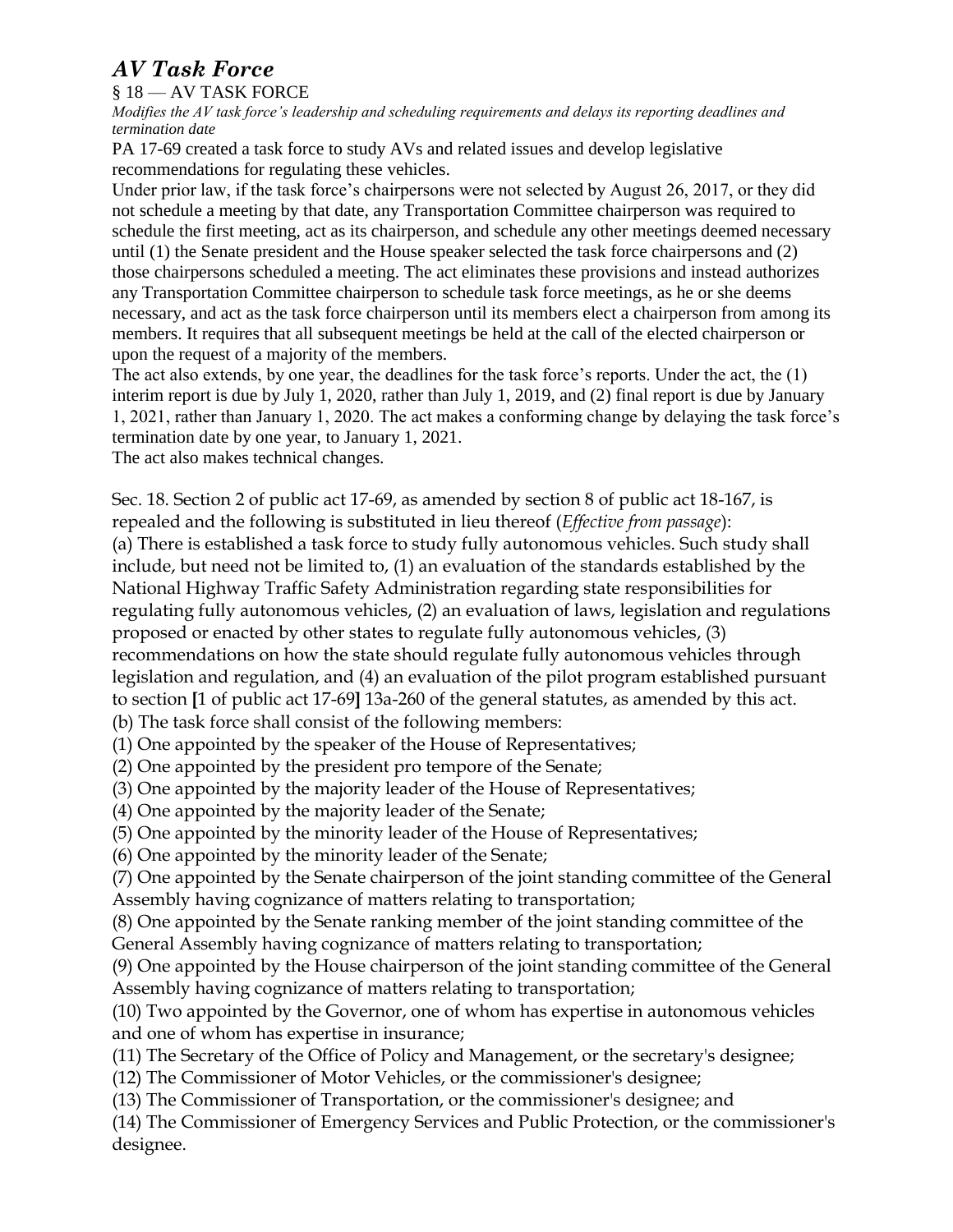(c) Any member of the task force appointed under subdivisions (1) to (10), inclusive, of subsection (b) of this section may be a member of the General Assembly. (d) All appointments to the task force shall be made not later than thirty days after the effective date of this section. Any vacancy shall be filled by the appointing authority. (e) **[**The speaker of the House of Representatives and the president pro tempore of the Senate shall select the chairpersons of the task force from among the members of the task force. Such chairpersons shall schedule the first meeting of the task force, which shall be held not later than sixty days after June 27, 2017. If such chairpersons are not selected or do not schedule the first meeting within such time period, any**]** Any chair of the joint standing committee of the General Assembly having cognizance of matters relating to transportation **[**shall**]** may schedule **[**the first meeting**]** meetings of the task force **[**,**]** as deemed necessary and act as chairperson of the task force **[**and schedule other meetings of the task force as deemed necessary until the speaker of the House of Representatives and the president pro tempore of the Senate select the chairpersons of the task force and such chairpersons schedule a meeting of the task force**]** until the members of the task force elect a chairperson from among its members. All subsequent meetings of the task force shall be held at the call of the elected chairperson or upon the request of a majority of the members.

(f) The administrative staff of the joint standing committee of the General Assembly having cognizance of matters relating to transportation shall serve as administrative staff of the task force.

(g) The task force shall submit, in accordance with section 11-4a of the general statutes, the following reports regarding its findings and any recommendations for proposed legislation to the joint standing committee of the General Assembly having cognizance of matters relating to transportation: (1) An interim report not later than July 1,

**[**2019**]** 2020; and (2) a final report not later than January 1, **[**2020**]** 2021. The task force shall terminate on the date that it submits the final report or January 1, **[**2020**]** 2021, whichever is later.

| <b>No</b>      | Auth         | Appointer                          | Specific<br>Qualifications | Appointee                                                                | Appt.<br>Date | Ter<br>m<br>End | Ter<br>m       |
|----------------|--------------|------------------------------------|----------------------------|--------------------------------------------------------------------------|---------------|-----------------|----------------|
| 1              | <b>SPRO</b>  | Looney,<br>Martin M                | see general<br>qualifiers  | Blank, Adam of Stamford<br>203.327.2300<br>ablank@wrkk.com               | 11/03<br>/17  |                 | CO             |
| $\overline{2}$ | <b>SPKH</b>  | Aresimowicz, see general<br>Joseph | qualifiers                 | Gottehrer, Gail of Stamford<br>860-416-4520<br>ggottehrer@outlook.com    | 11/06<br>/17  |                 | CO             |
| 3              |              | SMAJ Duff, Bob                     | see general<br>qualifiers  | Lightfield, Jacqueline of Norwalk<br>203 434 5506<br>jackie@norwalk2.org | 07/27<br>/17  |                 | C <sub>O</sub> |
| 4              | HMAJ Ritter, |                                    | see general                | Riley, Emmett of Norwich                                                 | 09/27         |                 | CO             |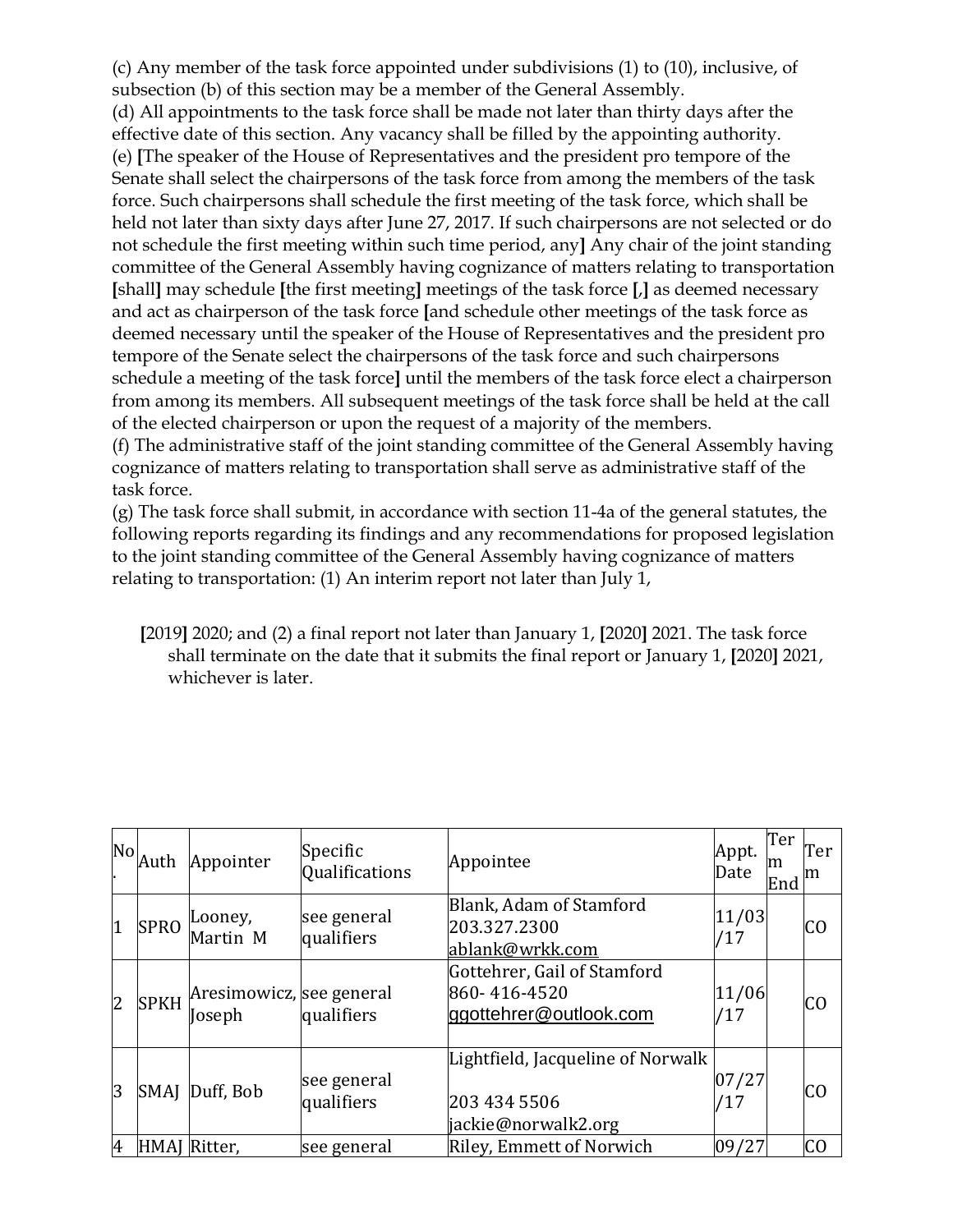|                |             | Matthew                  | qualifiers                                                                                                                                                                                                 | EmmettRiley@hotmail.com<br>Cell: 860-984-6145                                                  | /17          |    |
|----------------|-------------|--------------------------|------------------------------------------------------------------------------------------------------------------------------------------------------------------------------------------------------------|------------------------------------------------------------------------------------------------|--------------|----|
| 5              | <b>SMIN</b> | Fasano,<br>Leonard       | see general<br>qualifiers                                                                                                                                                                                  | D'Amico, Mike of Watertown<br>Mike@diamicopettichinicchi.c<br><u>om</u><br>Phone #860.945.6600 | 06/28<br>/17 | CO |
| 6              |             | HMIN Kalrides,<br>Themis | see general<br>qualifiers                                                                                                                                                                                  | Carol Atkinson-Palombo<br>Carol.atkinson-<br>palombo@uconn.edu<br>860-465-7232                 |              | CO |
| $\overline{7}$ | GOV         | Malloy,<br>Dannel P      | an individual with<br>expertise in<br>autonomous<br>vehicles                                                                                                                                               | Lieu, Chan of West Hartford<br>cdlieu@venable.com<br>202-494-1342<br>202-344-4842              | 08/14<br>/17 | CO |
| $\overline{8}$ | GOV         | Malloy,<br>Dannel P      | an individual with Hartford<br>expertise in<br>insurance                                                                                                                                                   | Dowling, Anne Melissa of West<br>amdowling@comcast.net<br>860-930-1730                         | 08/14<br>/17 | CO |
| 9              | <b>CHR</b>  | Carlo Leone              | an individual<br>appointed by the<br>Senate<br>Chairperson of<br>the<br>Transportation<br>Committee                                                                                                        | Shulman, Arthur of Stamford, CT<br>Art.Shulman@GAVPartnership.o<br>rg                          | 10/17        | CO |
|                | $10$ CHR    | Guerrera,<br>Tony        | an individual<br>appointed by the<br>House<br>Chairperson of<br>the<br>Transportation<br>Committee                                                                                                         | Guerrera, Tony<br>Tony.guerrera@ct.gov                                                         | 12/17        | CO |
|                | 11 RM       | Boucer, Toni             | an individual<br>appointed by the<br><b>Senate Ranking</b><br>Member of the<br>Transportation<br>Committee<br>(pursuant to SR<br>18(b)(3), the<br><b>Senate Ranking</b><br>Member means<br>the Chairperson | Boucer, Toni of Wilton, CT<br>toniboucher@aol.com                                              | 11/17        | CO |